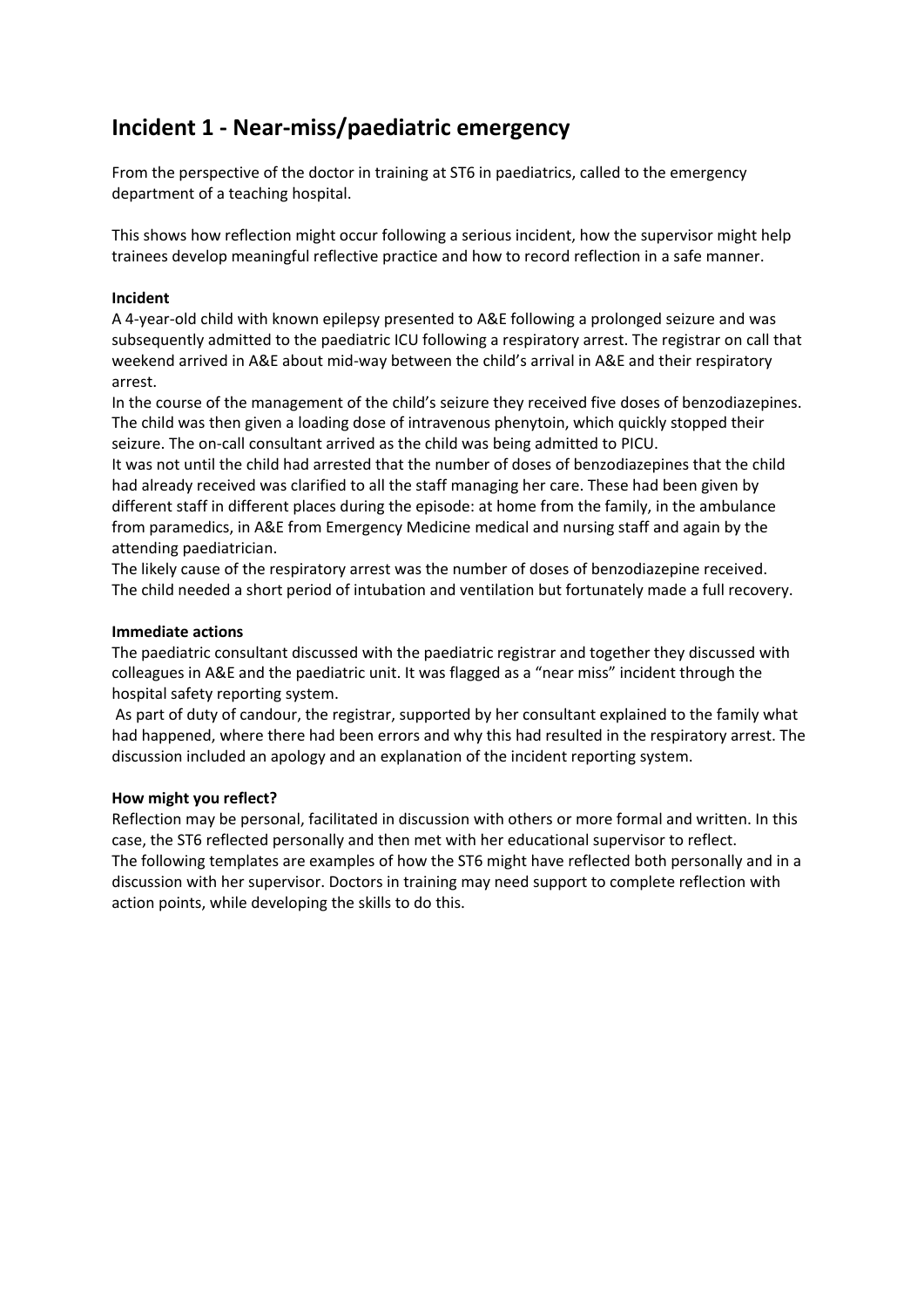# **Reflective templates on this incident**

Personal reflection can help doctors consider the difference between what you were thinking at the time and your learning looking back after the event in order to help you think differently if something similar happens in the future.

# **A. Reflection based on Schon**

**Reflection-in-action** – thinking ahead, analysing, experiencing, critically responding (in the moment) What were you thinking at the time?

I was on call with a relatively junior ST1 and was aware that I needed to lead the management of status epilepticus, I was focusing on the protocol but had not clarified the events before I arrived. When the child had the respiratory arrest, I realised it might be secondary to benzodiazepine use. When the team confirmed that five doses had been given I felt dreadful and that I should have made sure this hadn't happened. I continued with management of the respiratory arrest while the parents were watching and I was pleased that the team worked well together at that point and the child was safely intubated without any dangerous period of hypoxia.

However, I was very aware that the parents could hear the discussion about the benzodiazepines. I thought how hard it was for the parents to understand what had happened because they were still anxious and although I feel bad admitting it, I was worrying about how to discuss it with the family and how the mistake might be managed.

## **What was influencing that thinking?**

I want to provide the best care for children. I thought we had a good safety record in the hospital, I have recently completed my APLS and I was commended on the course for my team leadership, I have been supporting a friend in distress recently and that heightened my awareness of the family's feelings.

**Reflection-on-action** – thinking through subsequent to the situation, discussing, reflective journal

What is your thinking about the event now? Having time to think, discuss, review information etc

This was a near miss. I am glad that my consultant supported me to talk to the family and can see the importance of a prompt apology and of escalating through the reporting system.

Looking back, I think I was very focused on my role as team leader once I arrived but I didn't get a good handover. It was not clear who was leading the resuscitation before my arrival, I could have used my ST1 to gather information. It is difficult when so many people are involved and I would like to look at how we can manage better processes and communication between parents, paramedics, the ED and paediatric staff.

For me It has re-emphasised the importance of team work, and I think there is an opportunity to use this for focused team learning.

I am sure this will result in me changing my practice to focus on asking the right questions eg. about medication in the "heat of the moment".

I will feel better looking back on the incident if I can help to make improvements as a result.

# *(With the help of the supervisor and further discussion).*

Going forward, I would like to revise the emergency management of status epilepticus and I could organise and lead a multi-professional simulation based on this case to highlight team working and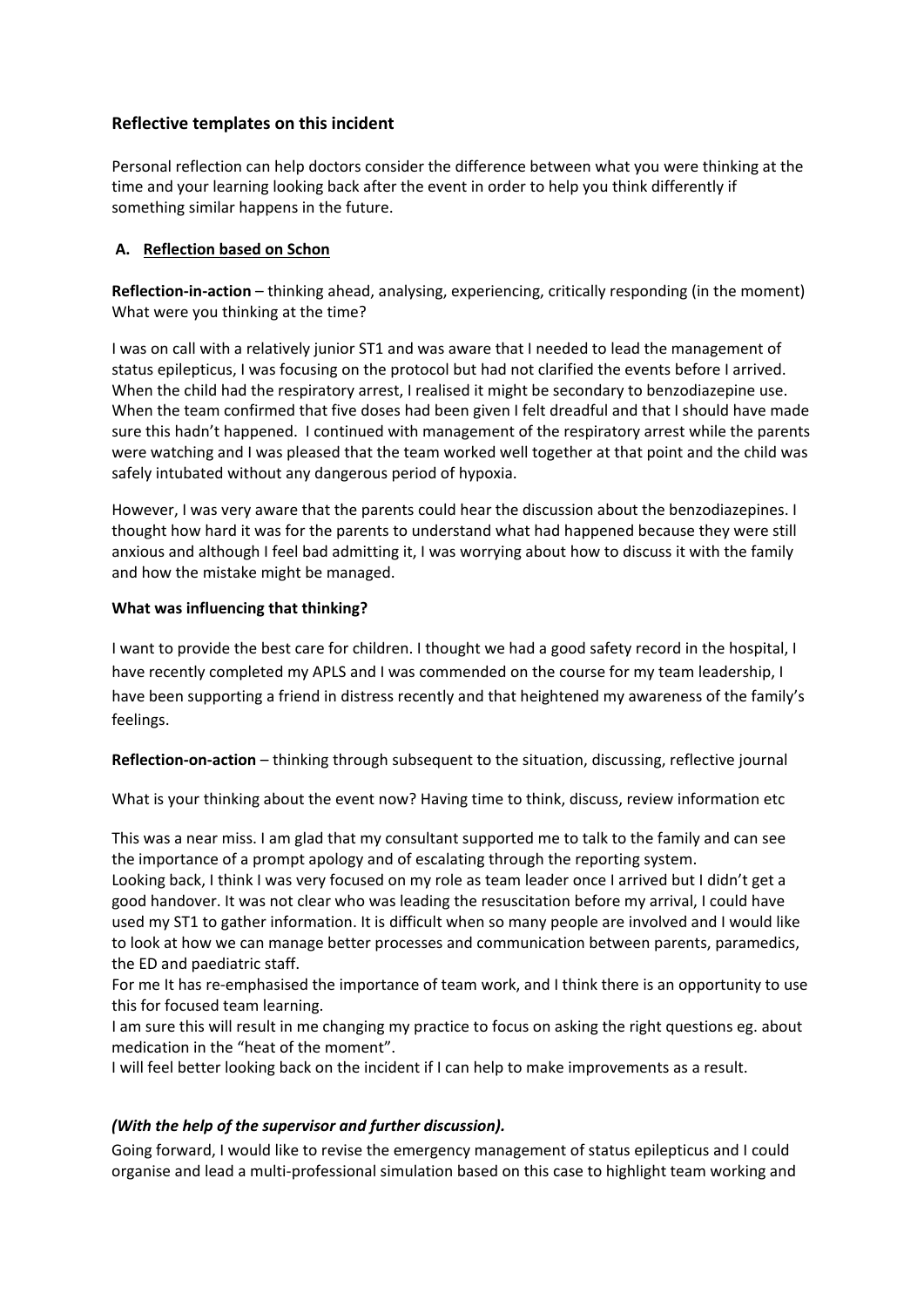communication issues. I think we should look at the information we give to families about rescue medication and ensure the protocols are robust and clear about the number of doses given and how to record them.

**Reflection can help manage the emotional impact of professional life. This can be personal or shared with a colleague/ trainer/ appraiser the next 3 examples illustrate a professional approach to managing your emotional health and personal development.**

## **B. Reflection - The what, why, how approach**

#### **What do you want to reflect on?**

An incident involving a child.

## **Why do you want to reflect on it?**

This was a near miss, so there is a need for personal reflection to see if a different action on my part could have helped. There is also a need for team review to improve care in our hospital.

The team review occurred and is being acted on. I personally want to reflect because of the discomfort I felt in the discussion with the frightened parents.

## **How did you and how will you learn from this?**

Personal reading helped me feel confident that I was up to date on management, the MDT discussion re-emphasised the need for good communication and I will personally take more ownership for checking on medication administered prior to hospital presentation when dealing with acute situations.

#### **How have you been affected by this?**

This episode really brought home how easily things can go wrong. I think I was more sensitive to this at the time as my friend had just lost her sister so I could really emphasise with the parents' fear.

I feel more content now that I have put in place changes which decrease the chances of this happening again.

# **C. Reflection based on Rolfe et al.**

**What?** – (a description of the event)

What happened? What did I do? What did others do? **What did I think or feel?** What was I trying to achieve? What were the results? What was good or bad about the experience?

A child with epilepsy was admitted through A&E and had a respiratory arrest.

It became apparent later that the medicines received had been incorrectly dosed. In the urgent situation neither I, nor anybody else, had fully appreciated this.

The child recovered fully.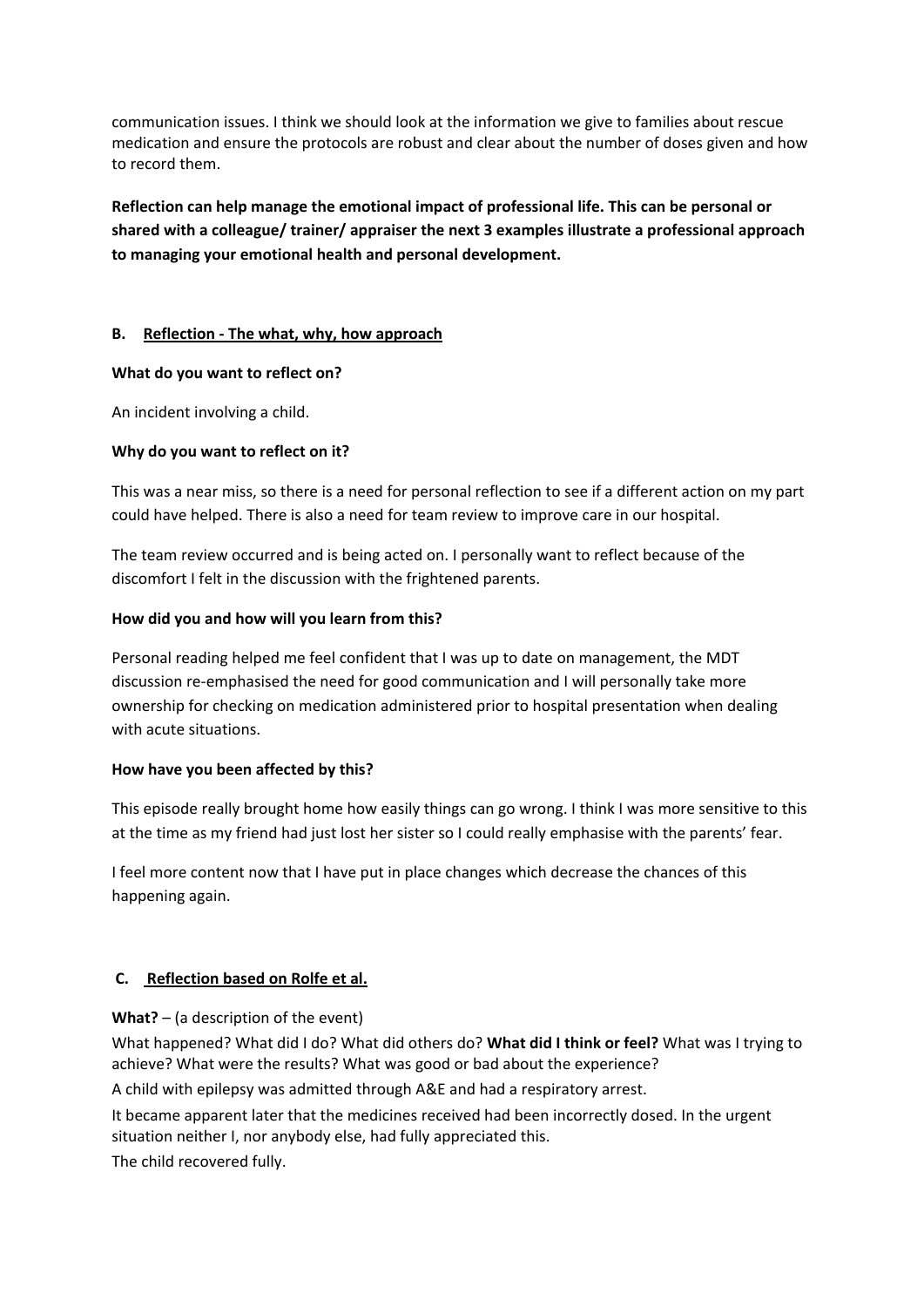I discussed what had happened with the family, and with colleagues in A&E and the paediatric unit. I flagged this as a "near miss" incident in our hospital safety reporting system.

## **So what?** – (An analysis of the event)

So what is the importance of this? So what more do I need to know about this? So what have I learned about this? So what does this imply for me? What do I feel about this?

I want to check my knowledge was up-to-date and consider what I/we might have done differently. This was a near miss so there is a need for review to improve care.

It was hard taking the parents through what had occurred.

Looking back on the event, I wish to ensure that multi-professional staff and parents are all aware of the protocols and it would be helpful to revisit how we ensure we think clearly in acute situations.

**Now what?** – (Proposes a way forwards following the event, guided by supervisor)

Now what could I do? Now what should I do? Now what would be the best thing to do? Now what will I do differently next time?

I have reviewed the latest literature.

I now plan an update on the protocol for the junior staff in the paediatric department and A&E, emphasising the correct doses, pathways of medication use and the importance of a timeline.

I have liaised with my nurse colleagues to review the parent-held "emergency care protocol" for children so that it was clear how many doses a child could have and families are asked to give a copy of this protocol to the ambulance crew if necessary, and they are planning to take this forward.

We are reviewing the communication pathway, how information is gathered on medication and recorded in an acute paediatric "resus" setting in a joint meeting between the paediatric and A&E consultants.

Next time I will ensure I have checked on the info I have about medication given before presentation at A&E

# **D. Reflection based on Gibbs reflective cycle.**

# **To fully learn from a situation,** *what else could I have done* **is a vital component. How this is recorded is a source of anxiety. In discussion in appraisal/supervision.**

#### **Description** – what happened?

A child with epilepsy was admitted through A&E and had a respiratory arrest.

It became apparent later that the medicines received had been incorrectly dosed. In the urgent situation neither I, nor anybody else, had fully appreciated this.

The child recovered fully.

My consultant and I discussed what had happened with the family, and with colleagues in A&E and the paediatric unit. I flagged this as a "near miss" incident in our hospital safety reporting system.

**Feelings** – what were you thinking and feeling?

I was focussed on seeing how quickly we could stop the child fitting. The department was busy, and the A&E staff wanted paediatric support to stabilise the child. I could see the parents were scared and the emergency department staff were concerned that their initial treatment hadn't been effective. Despite this I was confident that we could manage the situation. I stopped to evaluate the situation more when the child had a respiratory arrest.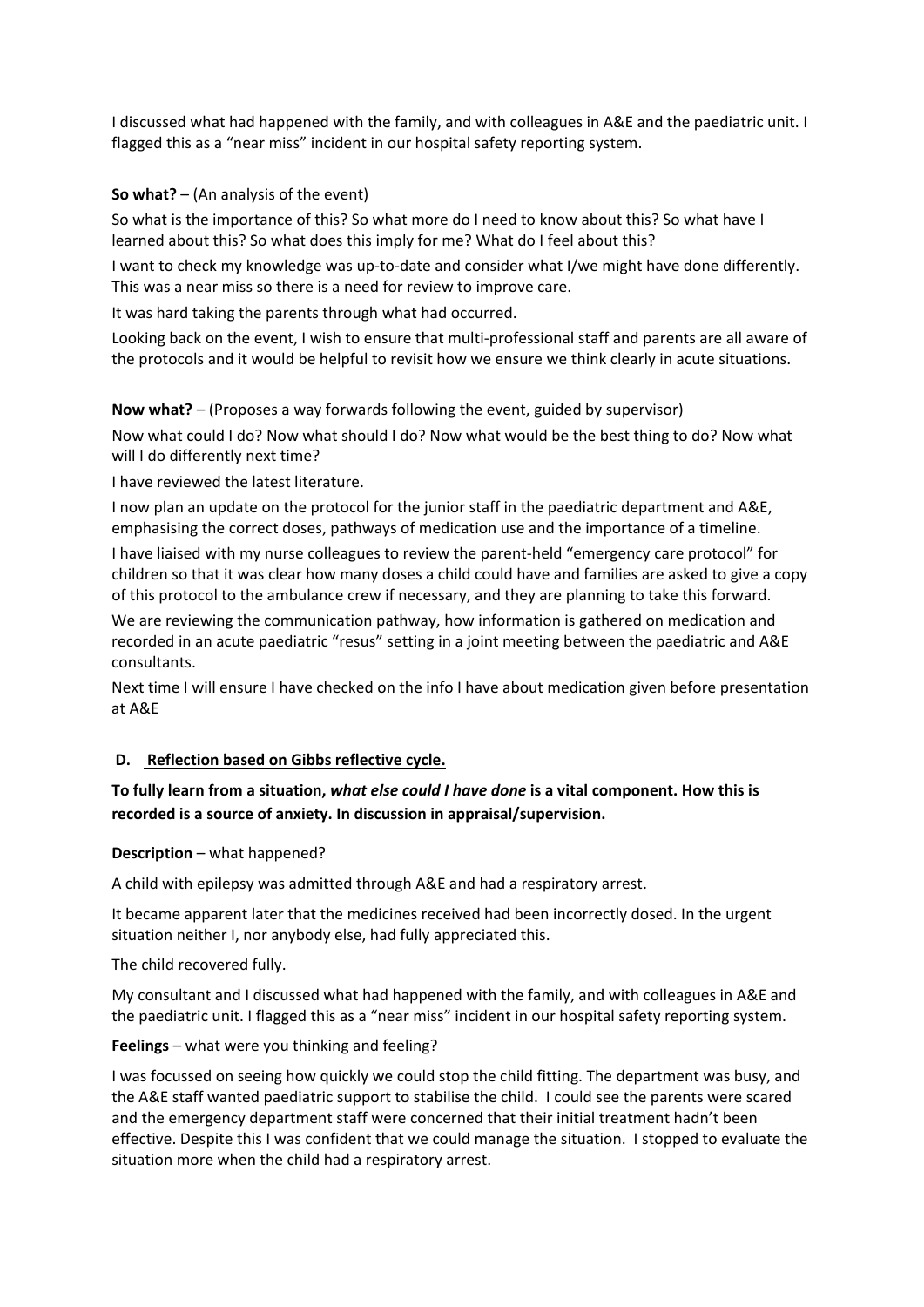**Evaluation** – what was good and bad about the experience? What went well and what went badly?

The child fully recovered and the parents were confident about how they will manage any further fits once they understood what had happened. We dealt with the respiratory arrest effectively.

The actions now undertaken should decrease the likelihood of any similar episodes and there has been learning across both the paediatric and A&E departments.

There was inadequate transfer of information, and in the busy department with an acutely unwell child, the pressure of the acute situation resulted in people not taking time to check the medication history to mitigate this.

**Analysis** – what sense can you make of the situation?

There is a need for clear communication along the patient pathway in acute situations, especially with children. Better information for children and use of protocols can help in acute situations where there is greater pressure on clinicians.

**Conclusion** – what else could you have done?

I could have asked about the medication history and whether we were confident that we had all the information. I could have used my ST1 colleague to establish the immediate history. I was relying on effective information transfer, which had not occurred.

It is important for clinicians to remain aware of the possibility of errors and failure to transfer information and to try to mitigate the risks.

**Action plan** – if it arose again, what would you do?

The measures put in place should ensure that we have more accurate information. The paramedic, A&E and paediatric staff have all been recently updated and will check on medication, but I would also personally check that this has happened.

Gibbs, G. (1988) *Learning by doing. A guide to teaching and learning methods*. Oxford Polytechnic: Oxford

**Actions following initial reflection:**

## **Helped by discussion and reflection facilitated by the trainee's supervisor, the ST6 put into practice the action points.**

The ST6 trainee reviewed the literature on the management of status epilepticus to ensure her knowledge was up-to-date. She also ran a teaching session to update junior staff in both A&E and the paediatric unit on the status epilepticus protocol, emphasising the correct doses, pathways of medication use and the importance of a timeline.

She liaised with nursing colleagues to review the patient-held "emergency care protocol" for children with epilepsy on emergency buccal midazolam to ensure it was clear how many doses of benzodiazepine a child could have and explain to families they should give a copy of this protocol to the ambulance crew, if necessary.

The trainee coordinated an MDT review of the communication pathway, how information is gathered on medication and recorded in an acute paediatric "resus" setting to ensure this was more robust.

Over the next six months, the hospital plans to audit the number of doses of benzodiazepines children receive in total from community through to hospital should a child be admitted with a prolonged epileptic seizure.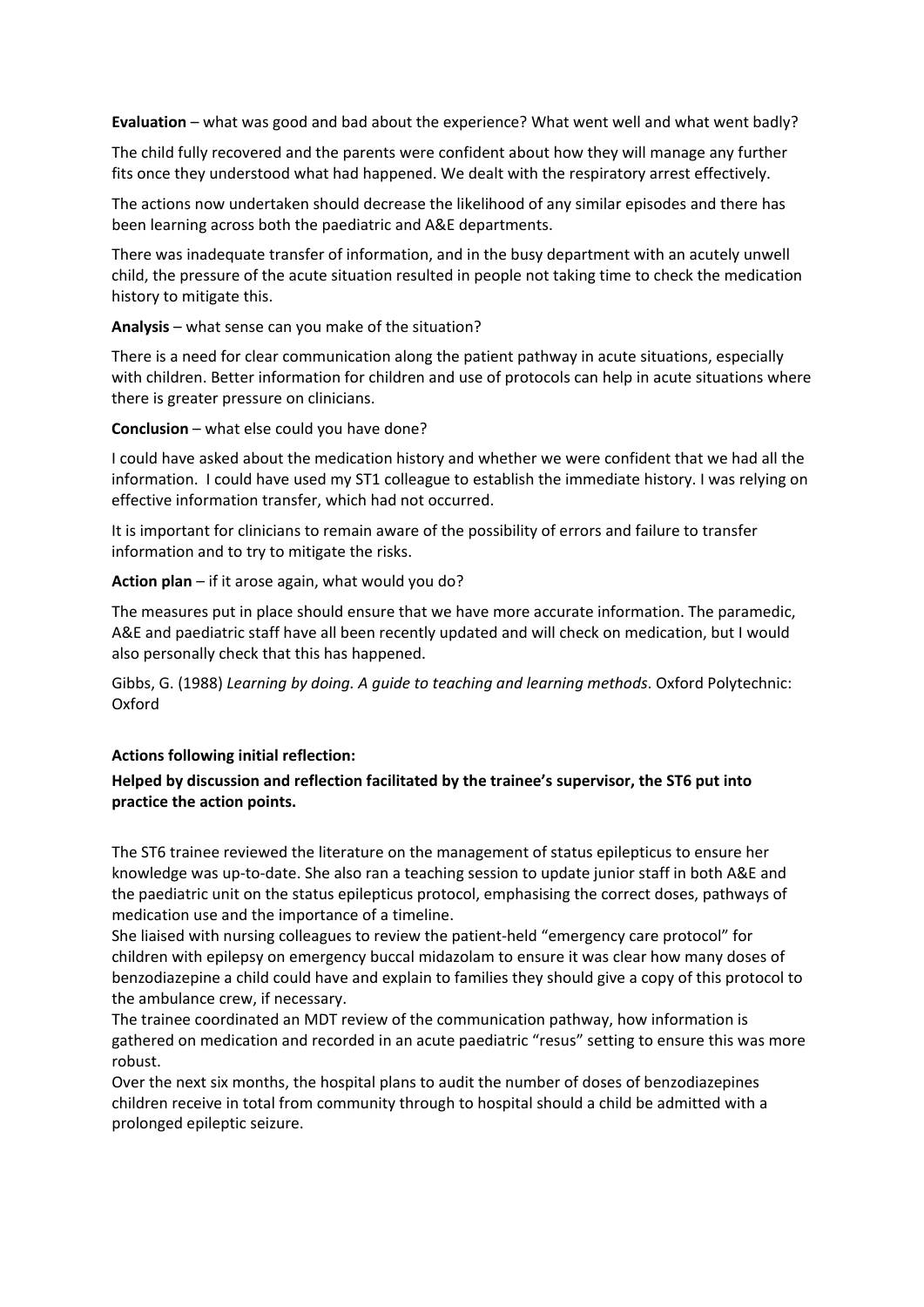The lead consultant for epilepsy has planned a simulation exercise for the departments to test the knowledge of the team and see how well the status epilepticus protocol works. The trainee will be part of the simulation.

The family, although frightened during the arrest, are now confident about how they should manage their child, and what would happen if she needed future admission. They are reassured that appropriate actions were taken as a result of their daughter's experience.

The trainee now personally makes more stringent enquiries about the number and quantity of doses children have received.

The case has been presented at the joint paediatric/ ED clinical meeting so that learning can be shared with the wider team.

**Further reflection took place at a later date, this was also an opportunity to record the reflection formally in the portfolio.**

**More detailed recording of reflection can help ensure you learn all the lessons from events, both positive and negative. This might be used for the trainee to enter a written reflection on the portfolio. Added detail can help you remember the incident but is not necessary to demonstrate reflection.** 

## **E. Reflection: what happened, what did you do, what have you learnt, What next?**

#### **What's the issue you reflected on?**

#### **An incident/situation/feeling that gave you cause for reflection**

A child *with epilepsy* admitted to the paediatric ICU through A&E *and a respiratory arrest* 

#### **What made you stop and think?**

It became apparent later that the medicines received had been incorrectly dosed.

*In the urgent situation neither I, nor anybody else, had fully appreciated this* 

#### **There are many ways to reflect -how did you do it?**

I discussed this with colleagues in A&E and the paediatric unit.

I reviewed the literature *on the management of status epilepticus independently.* 

#### **What did you do?**

I flagged this as a "near miss" incident in our hospital safety reporting system.

I reviewed the latest literature on the management of the condition.

I ran an update on the protocol for the junior staff in the paediatric department and A&E, *emphasising the correct doses, pathways of medication use and the importance of a timeline.* 

I liaised with my nurse colleagues to review the parent-held "emergency care protocol" for children *with epilepsy so that it was clear how many doses a child could have and families are asked to give a copy of this protocol to the ambulance crew if necessary.* 

We reviewed the communication pathway, *how information is gathered on medication and recorded in an acute paediatric "resus" setting.* 

#### **Tell us what you took away or learned from this experience?**

I could have personally checked on the information available.

*I felt that I could have made more stringent enquiries about the number of doses and quantity of doses of benzodiazepine she had already received.* 

This emphasised the importance of teamwork in this acute setting.

It also emphasised the importance of good communication between parents, ambulance staff, A&E clinicians and paediatricians in an acute, high pressure situation.